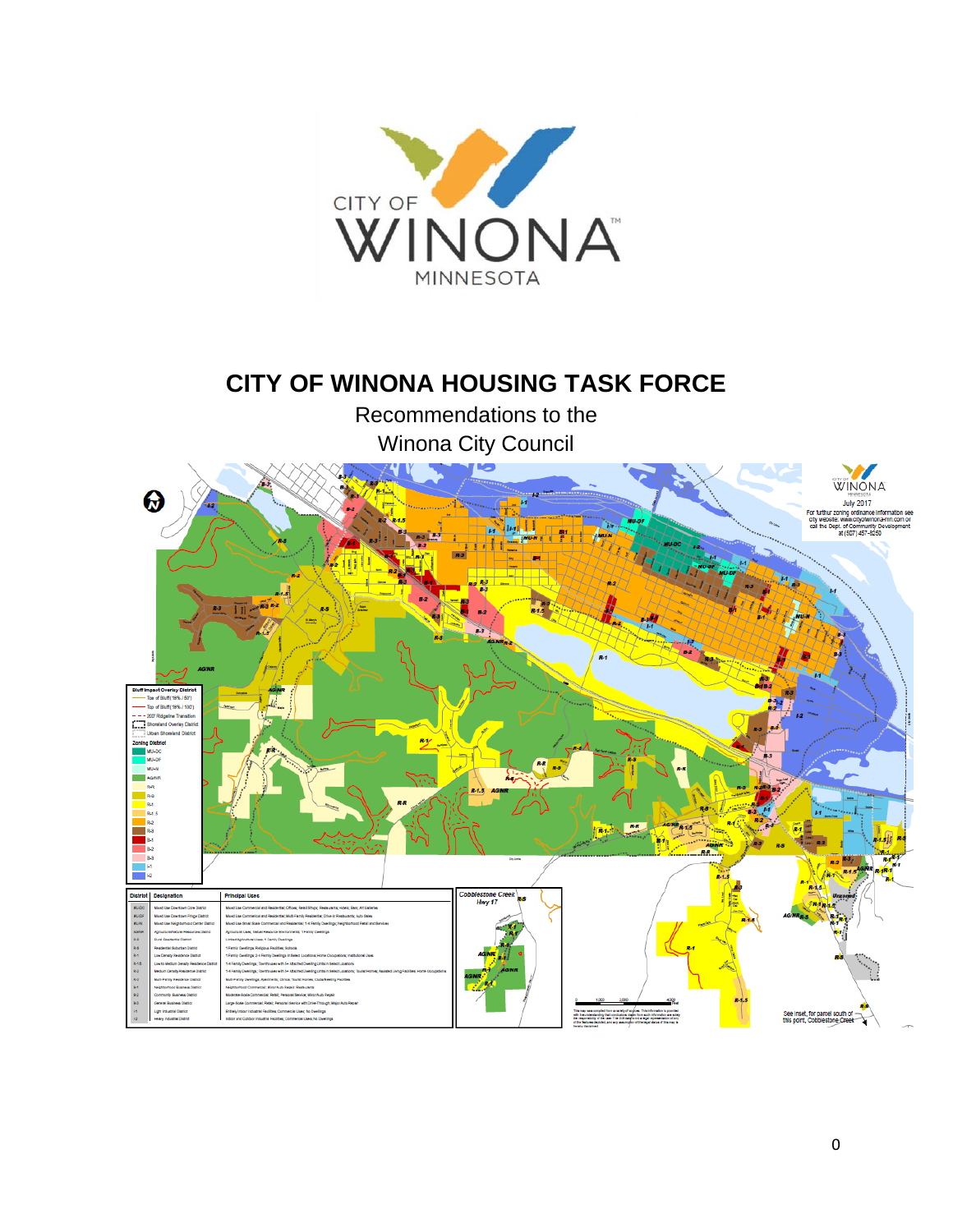#### **ACKNOWLEDGEMENTS**

#### **City of Winona Council Port Authority**

*Mark Peterson—Mayor Mary K . Glubka Allyn Thurley—First Ward Michael Hansen Gerry Krage—Second Ward George Borzyskowski Pamela Eyden—Third Ward Al Thurley George Borzyskowski—Fourth Ward Michael Cichanowski Michelle Alexander—At-Large Dana Johnson Paul Schollmeier—At-Large Laurie Lucas*

*Stephen T. Sarvi: Executive Secretary*

#### **Housing Task Force Members**

Chair: Jim Vrchota, *Vice President and Commercial Banker, Merchants Bank* Betty Thilmany, *Realtor, Coldwell Banker River Valley Realtors* Cheri Eddy Crigler, *Realtor, Keller Williams Realty* Dan Weis, *Vice President and Marketing Manager, Bremer Bank* Jack Richter*, Chief Executive Officer and President, Winona National Bank* Brad Ballard*, President, Gordian's Knot* Dave Pringle, *Owner, Pringle Properties* Jim Murphy, *Co-owner, Off Center Properties* Linda Bedtka, *Executive Director, Housing and Redevelopment Authority* Dan Matejka, *City Administrator, City of Goodview* Bob Bambenek, *Recorder, Winona County* Della Schmidt, *President, Winona Area Chamber of Commerce* Amanda Hedlund, *Executive Director, Habitat for Humanity Winona-Fillmore Counties* Jon Krofchalk, *Owner, Eco Water Systems* Jerry Papenfuss, *Co-owner, AmericInn*

#### **Housing Task Force Staff**

Stephen Sarvi, *City Manager* Lucy McMartin, *Director of Community Development* Rebecca Rowe, *Human Resources Generalist* Nick Larson, *Community Development Specialist*

#### **Special Thanks to the following community members for their hard work and contributions:**

Leon Bowman, *Chairman, Wilson Township* Justin Green, *Deacon, St. Stanislaus Church* Mike Rivers, *Rivers Development and Construction, Inc.* Danny Rivers, *Rivers Development and Construction, Inc.*  Margaret Kaplan, *Community Development Director, Minnesota Housing Finance Agency* Nick Boettcher, *Community Development Program Manager, Minnesota Housing Finance Agency*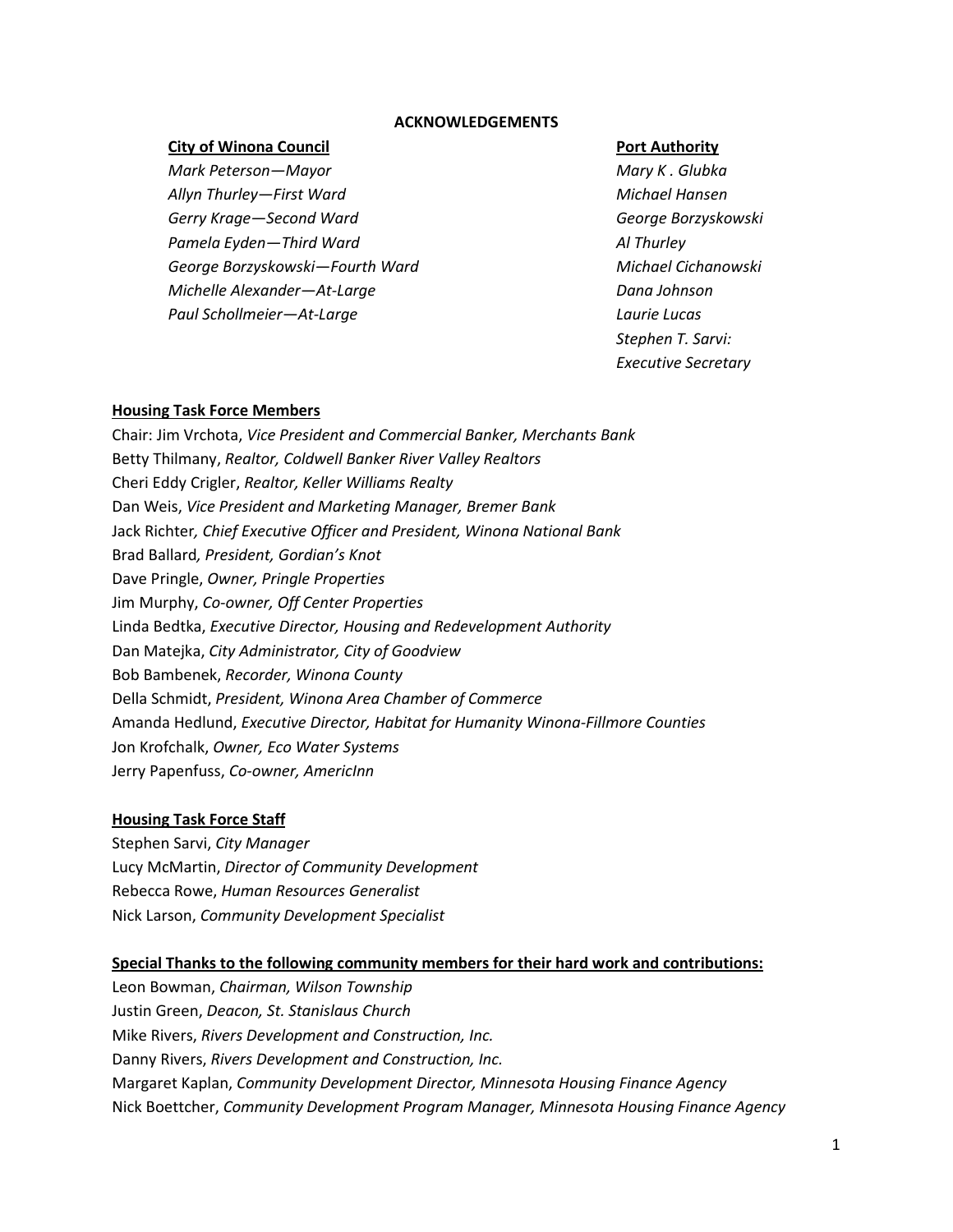

# *Housing Demand in the Winona Market Area: provided by Maxfield Research and Consulting.*

- Based on calculations, demand exists in the Winona Market Area for the following general occupancy product types between 2016 and 2031:
	- $\triangleright$  Market rate rental 333 units
	- $\triangleright$  Shallow subsidy rental 134 units
	- $\triangleright$  Deep subsidy rental 142 units
	- $\triangleright$  For-sale single-family 261 units
	- $\triangleright$  For-sale multifamily 131 units
	- $\triangleright$  Transitional supportive 25 units
- In addition, demand for multiple senior housing product types. By 2031, demand in the Winona Market Area for senior housing is forecast for the following:
	- $\triangleright$  Active adult ownership 44 units
	- $\triangleright$  Active adult rental 96 units
	- $\triangleright$  Active adult deep subsidy 79 units
	- $\triangleright$  Active adult shallow subsidy 18 units
	- $\triangleright$  Congregate 118 units
	- $\triangleright$  Assisted Living: 10 units
	- Memory Care: 82 units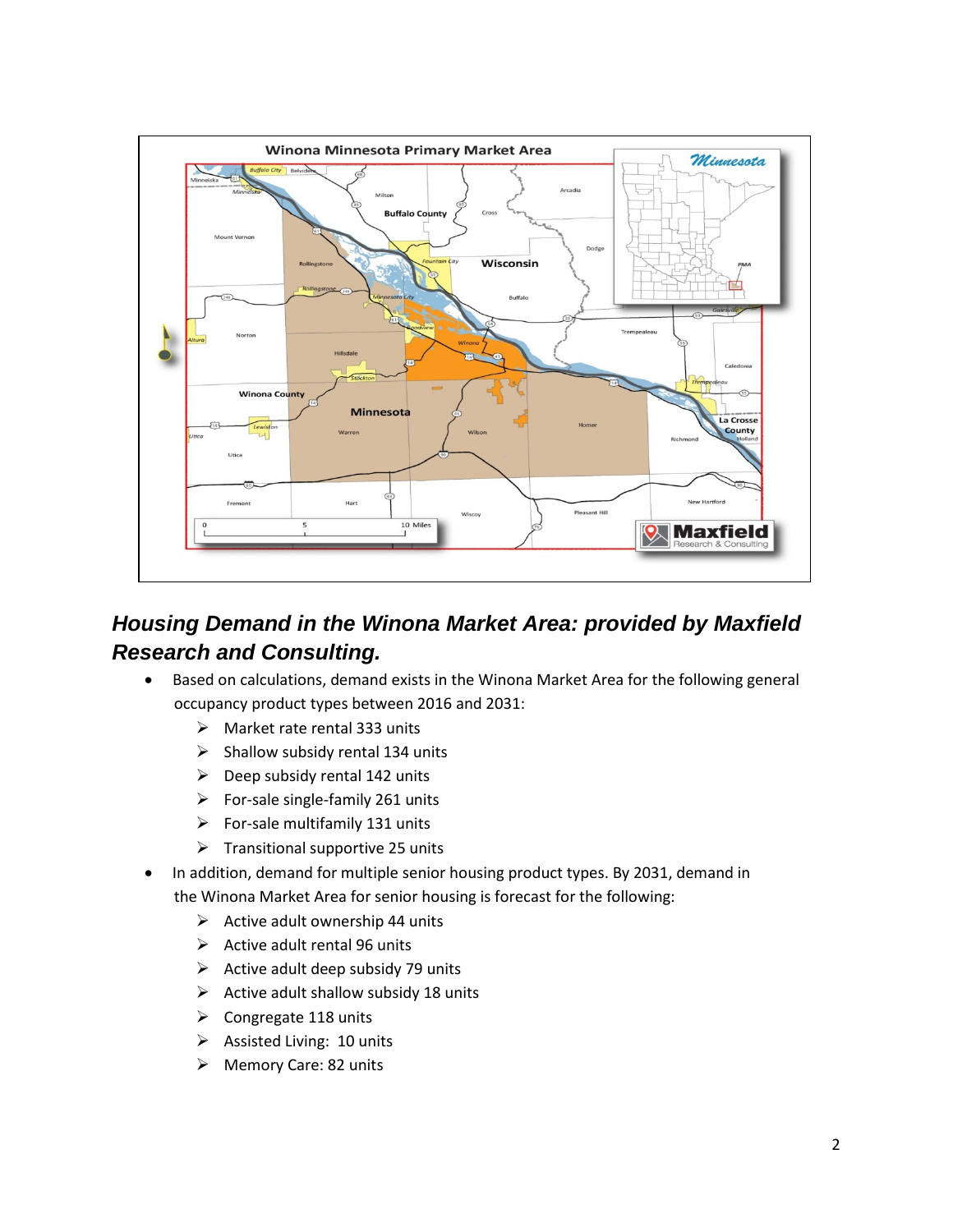# **Executive Summary**

The City of Winona is in an exciting position of population and household growth. After decades of limited growth, the City and region are poised for this growth due to our diversified manufacturing, higher education institutions, vibrant art, theatre, outdoor recreation and music economies, which retain and attract seniors and millennials; along with our continued success of accommodating and recruiting prosperous entrepreneurs. In addition, the regional growth of La Crosse, Onalaska, Holmen, along with Destination Medical Center (DMC) adding 60,000 jobs in the region, will have a tremendous impact on the City of Winona. Having a healthy economy and tremendous growth opportunities are significant positives for Winona, but these positives also present housing challenges.

To begin the process of meeting these challenges, the Port Authority and the City of Winona contracted Maxfield Research and Consulting, LLC on April 15, 2016 to conduct a Comprehensive Housing Needs Assessment. Based on the findings of the Comprehensive Housing Needs Assessment, Mayor Peterson appointed community members to the City of Winona Housing Task Force (HTF), during the February 6, 2017 City Council meeting. The City of Winona Housing Task Force is composed of diverse stakeholders and leaders representing businesses, real estate, lending, development, landlords, property management, subsidized housing, non-profits, and local government. The HTF was tasked with identifying and prioritizing current and future housing needs by analyzing community growth trends, economic and employment characteristics, income levels, commuting patterns, housing data, and the scarcity of buildable land in Winona.

The HTF was charged with making recommendations to the City Council for ways in which housing could be maintained and expanded in our Community. This has been done in an effort to promote diversity with an emphasis on workforce housing to ensure a more sustainable housing market for our community by developing housing affordable to all households. Following their appointment, the HTF first met on February 23, 2017 and continue to meet monthly.

Through research and discussion utilizing the 2007 Comprehensive Plan, 2016 Comprehensive Housing Needs Assessment, and a presentation from Minnesota Housing Finance Agency, the HTF examined:

- an overall vacancy rate of 1.4%
- the 3.3% unemployment rate
- the average earned income level of Winonans is 37.5% below the state average, which is skewed due our large college student population
- that 64.5% of employees commute into Winona
- the low inventory of for-sale housing stock
- the projected population and household increases to 2031
- financing strategies to develop actionable objectives to address the housing needs of our community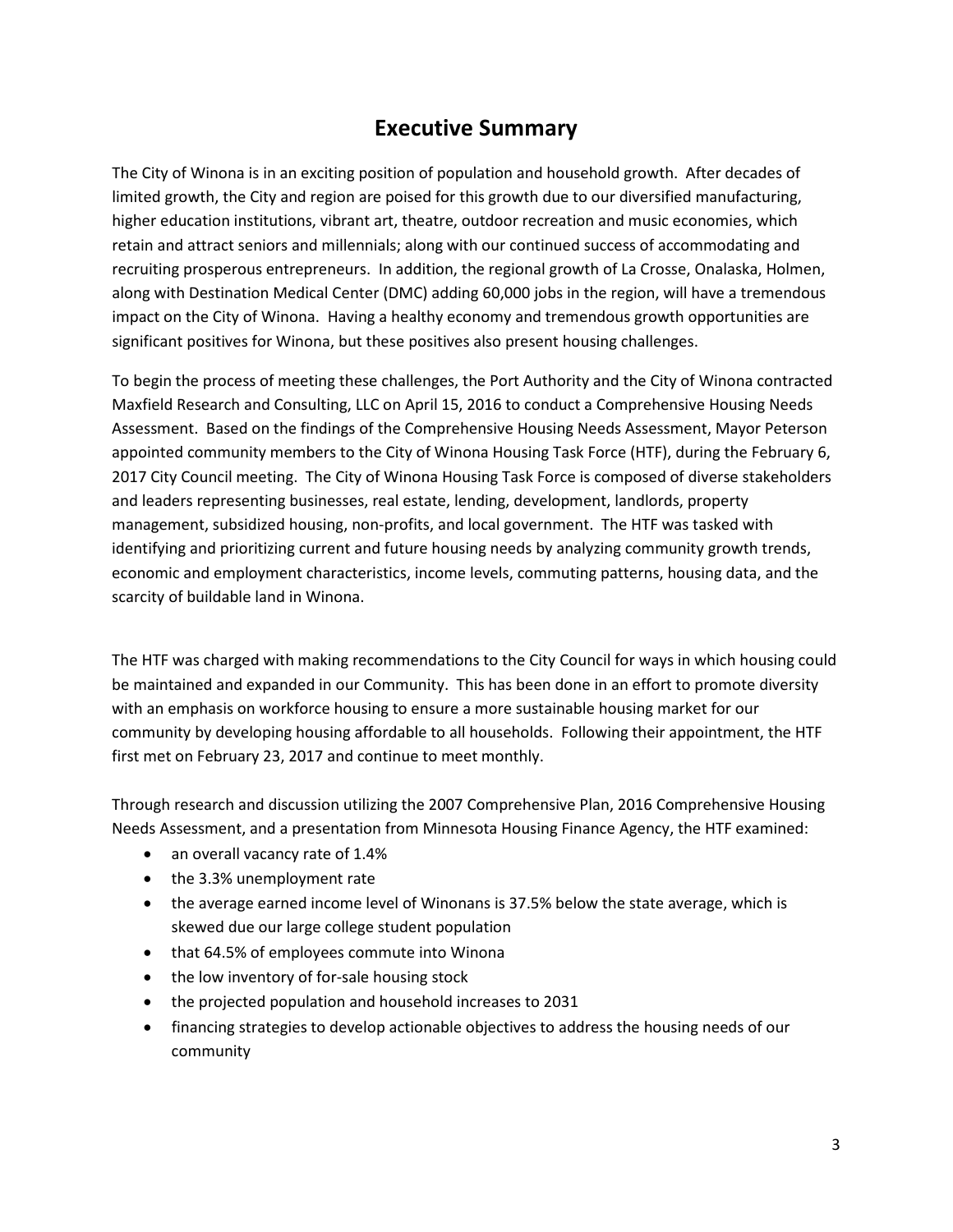Additionally, the HTF understands the vital importance of maintaining our rich heritage by preserving the integrity and character of the existing affordable housing stock and to also harness our thriving economy to spur additional affordable housing for our community. The HTF's recommendations are driven by the goal to maintain and create neighborhoods providing safe, decent, and affordable housing for all adults and children, which would allow the opportunity for all citizens to reach their potential within our community. Ultimately, by meeting this goal the City's tax base will grow, single family homes in older neighborhoods will be maintained and their viability will be enhanced. We will become a more vibrant and resilient community by maintaining and creating mixed-income neighborhoods. The creation of mixed-income developments and neighborhoods will offer differing levels of affordability to Winonans, along with providing additional benefits to our community. Being a community with mixedincome housing will allow Winona to be more economically stable, reduce income segregation, and address gentrification.

Through the course of its work, the Housing Task Force determined that to meet the community's greatest housing need the priority of HTF's efforts shall be focused on "workforce housing". As defined by the HTF, "workforce housing" is *affordable* to households earning a maximum of 115% of the Area Median Income (AMI) or an annual income of \$81,880 for a household of four (Appendix A, Table A). Minnesota Housing Finance Agency uses 115% of AMI as an income benchmark to allow funding sources to reach a wide range of income levels and have a greater community impact by serving occupations such as; teachers, police officers, nurses, and frontline professionals. *Affordable* is defined as a household not spending more than 30% of its' gross income towards housing (Appendix A, Table D).

As a result of this process, the HTF established and recommends the following objectives to address our workforce housing shortage to the Mayor and City Council:

- 1) Preserve the traditional, older neighborhoods in Winona to maintain the current workforce housing stock, which will allow the homeowner to continue to live in their own home and community safely regardless of age, income, or ability.
- 2) Create incentives for developers to encourage the rehabilitation and construction of workforce housing; resulting in a rich diversity of housing types and sizes, ensuring safe, decent, and affordable housing is available to a broad range of income levels and will allow citizens to age in place.
- 3) Increase community and business awareness of the workforce housing shortage and promote existing programing and efforts administered by the City of Winona, Winona Housing and Redevelopment Authority, Habitat for Humanity, SEMCAC, SEMMCHRA, Volunteer Services, Xcel Energy, and Minnesota State College Southeast serving low-to-moderate income households.
- 4) As Legislation approves financing tools, establish a funding source to sustain workforce housing initiatives to leverage federal, state, and private funding.
- 5) Encourage the collaboration of City staff, citizens, educational institutions, businesses, community organizations, and developers to meet our workforce housing needs.
- 6) Engage and partner with local employers to establish an Employer Assisted Housing [\(EAH\)](http://gmhf.com/2016/09/01/the-minnesota-employer-assisted-housing-handbook/) Program for their employee base.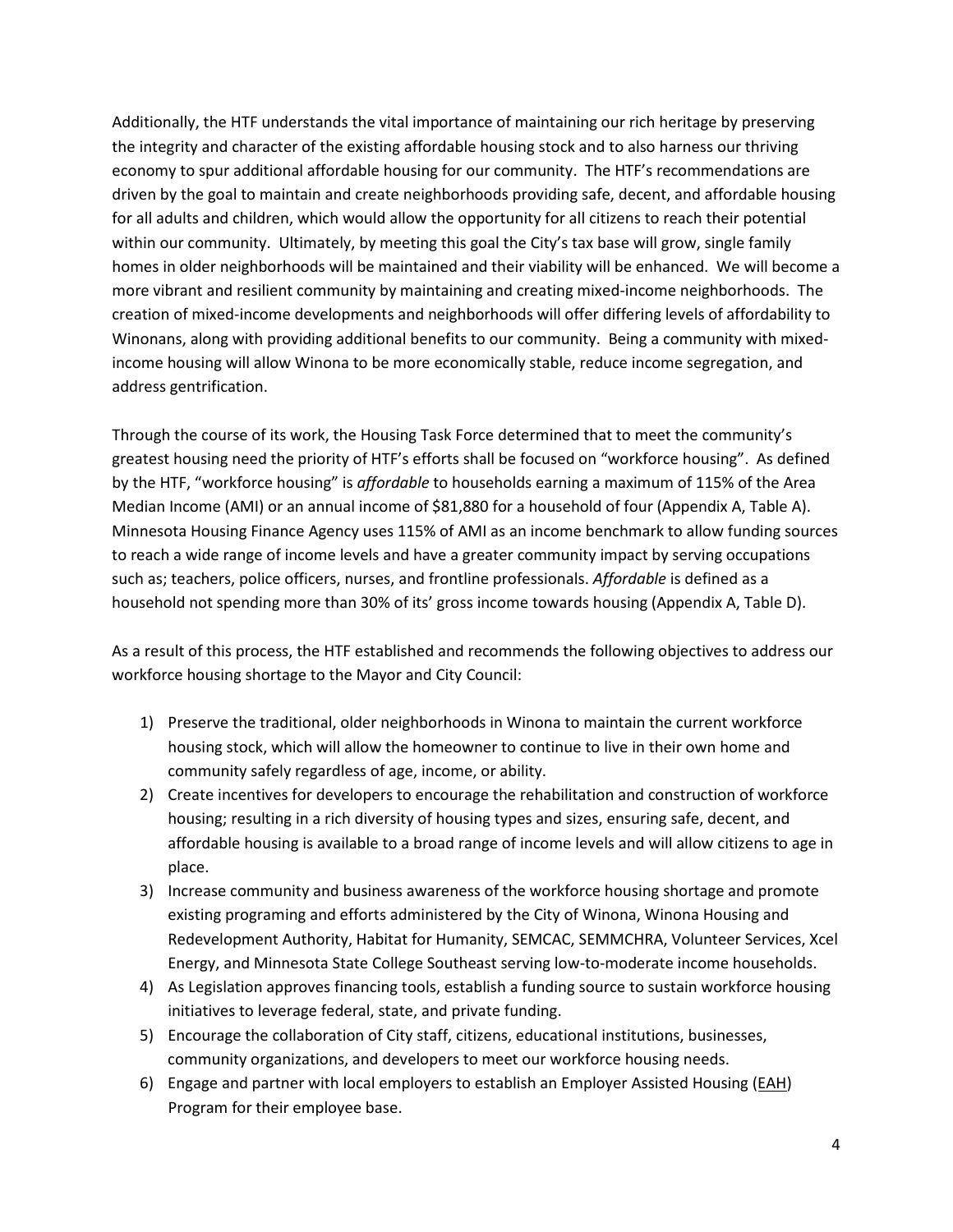# The HTF understands the City Council has final approval of the recommendations put-forth by the HTF.

The recommendations contained in this report represent the hard work of the HTF members and are presented to the Mayor and City Council as a three-pronged approach designed to meet our current and future workforce housing needs.

- Multi-Family Preservation and Construction
- Owner-Occupied Home Rehabilitation
- Single-Family Construction

# **Section 1: Multi-Family Workforce Housing Recommendations:**

- **1. Local Multi-Family Housing Preservation and Construction Resources:** Contact[: City of Winona Community Development Office](https://www.cityofwinona.com/city-services/community-development/) (507)457-8250 or email to [NLarson@ci.winona.mn.us](mailto:NLarson@ci.winona.mn.us)
	- a. Reduce set-back requirements to provide more land to be developed, allowing for density bonuses to developers partnering with the City to construct workforce housing and who provide a commitment to preserve affordability for a negotiable term.
	- b. Encourage staff to collaborate with the local school district to convert vacant district buildings, if building(s) become available into multi-family housing and to then communicate the building plan to the public.
	- c. Encourage staff to collaborate with the political subdivisions within the PMA to attract multi-family developers to create the housing needed to fulfill the demand levels stated within the housing study.
	- d. Encourage staff to work with local businesses to establish and maintain an Employer Assisted Housing [\(EAH\)](http://gmhf.com/about/programs/employer-assisted-housing/) program. Examples in other communities include:
		- 1. Direct payment to the employee or landlord for rental assistance.
		- 2. Use as a recruiting/retention tool to finance the employee's security deposit and/or provide rental assistance to maintain affordable rents to the employee.
		- 3. Donate land to a developer who will guarantee availability and controlled rents to the employer's workforce.
	- e. Allocate funding from Local Government Aid (LGA), existing general funds, and/or levy funds to establish a funding source to leverage federal, state, and private funding in order to sustain workforce housing initiatives. These initiatives would create jobs in the construction industry, preserve existing multi-family workforce housing stock, and aid in the development of new workforce housing, which would allow employees to live in the community they work in, and benefit the community as whole. A commitment to maintain affordability will be determined on a project-by-project basis.
	- f. Establish a pool of funds from private business to leverage grant funding.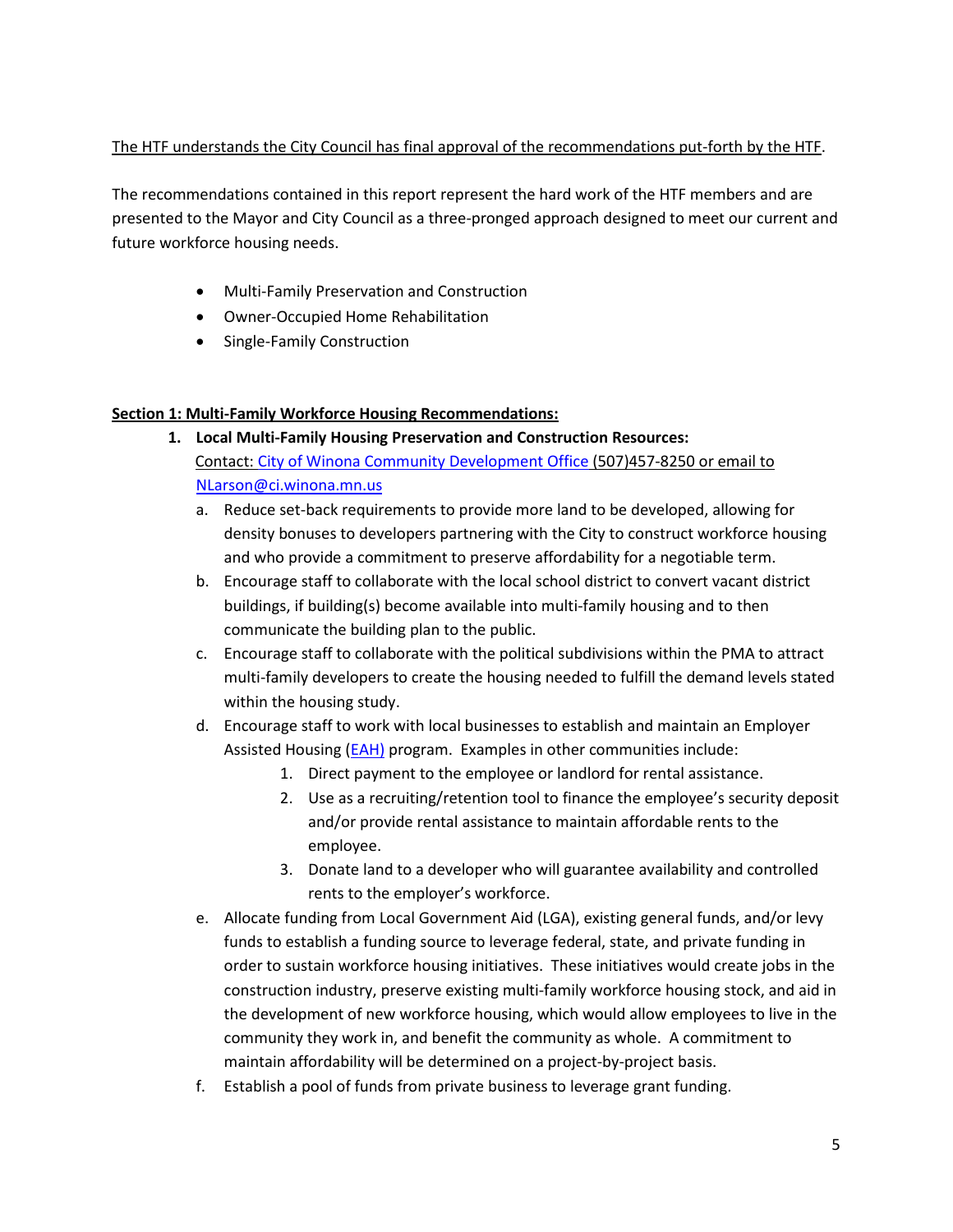- g. Waive or reduce building permit fees, land use fees, financial fees, park dedication fees, water and sewer connection fees, etc. for workforce housing developments with the commitment to preserve affordability for a negotiable term.
- h. When annexation is occurring, where appropriate allow for zoning changes to allow for multi-family and mixed-used developments.
- i. Encourage staff to collaborate with Winona County staff and other local organizations, such as Habitat for Humanity and Minnesota State College Southeast to develop taxforfeited lands into affordable housing.
- j. When developing the next Comprehensive Plan, encourage staff to examine parcels currently zoned industrial/manufacturing and explore opportunities for other uses, including multi-family housing where appropriate.
- k. Create a [Housing TIF District](http://www.house.leg.state.mn.us/hrd/issinfo/tif/hsgdist.aspx) to have an available gap funding source for workforce housing developers who make the commitment to preserve affordability for a negotiable term in order to be considered to receive funding from a Housing TIF district. Developments are required to meet either of the following goals:
	- A) 40% of the units to households earning 60% or less of AMI; or
	- B) 20% of the units to households earning 50% or less of AMI. A Housing TIF District can have a maximum duration of 25 years.
- l. Encourage staff and workforce housing developers to apply for Challenge Funds provided by Minnesota Housing Finance Agency to be utilized with Housing TIF funds. The utilization of Challenge Funds with Housing TIF funds increases the income level of households being served to 80% or less of AMI determined by the State.
- m. Create a [Workforce Housing TIF](https://www.senate.mn/departments/scr/billsumm/summary_display_from_db.php?ls=90&id=5437) to have an available gap funding source for workforce housing developers who make the commitment to preserve affordability for a negotiable term in order to be considered to receive funding from a Workforce Housing TIF district. A Workforce Housing TIF District does not have income or rent restrictions and have a maximum duration of 8 years.
- n. Provid[e tax abatement](https://www.revisor.mn.gov/statutes/?id=469.1813) as a gap funding source to developers of workforce housing who make the commitment to preserve affordability for a negotiable term meet the "but for test" in order to be considered for tax abatement. The duration of tax abatement varies by approval of the governing boards of: the City, County, and School District.
	- 1. Approval by all 3 entities would allow for a period of 15 years;
	- 2. Approval by 1 or 2 would allow for a period of 20 years;
	- 3. If term is silent within the resolution the period of tax abatement would allow 8 years.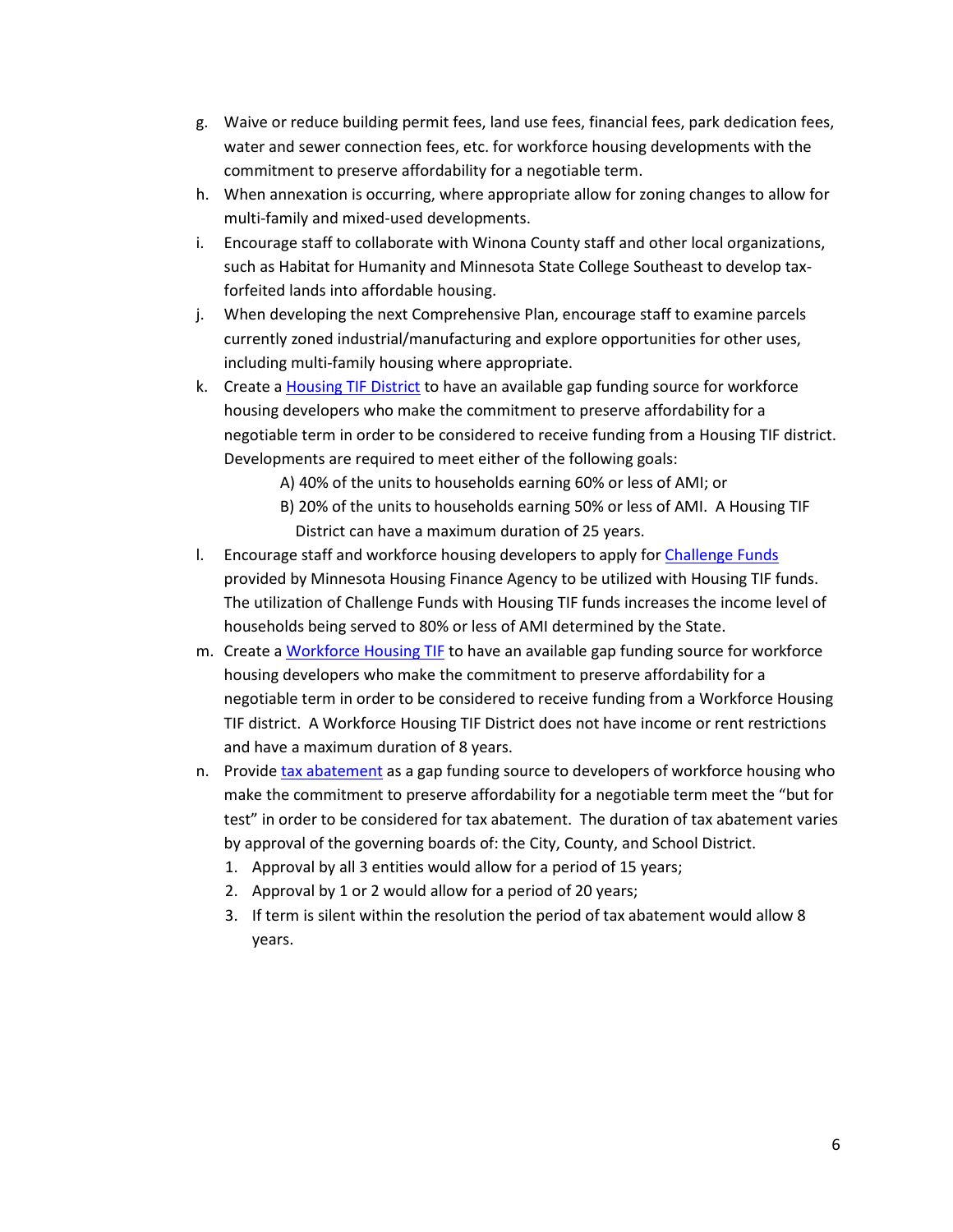# **2. Other Multi-Family Housing Preservation and Construction Resources:**

Encourage staff and workforce housing developers to create or rehabilitate dwellings with energy smart initiatives by utilizing a variety of funding sources:

- a. Property Assessed Clean Energy (PACE) <http://www.cleanenergyresourceteams.org/pace>
	- 1. PACE can be used for multi-housing rehabilitation energy upgrades (solar, LED, etc.)
	- 2. PACE eliminates up-front costs, reduces the need for credit, and the financing is paid as a special property tax assessment at a rate of 4-6% over 20 year period. Case studies show the revenues retained from energy savings are more than the assessment cost; resulting in the energy improvements being cash-flow positive.
- b. Trillion BTU:<https://www.sppa.com/energy-financing/trillion-btu>
	- 1. Funds are used for multi-housing rehabilitation energy upgrades. The term of the loan is up to 5 years at an interest rate of 4.5 – 6%.
- c. Rental Energy Loan Program available through Center for Energy and Environment: <https://www.mncee.org/find-financing-incentives/rental-energy-loan-program/>
	- 1. Funding is available to rental property owners who make energy improvements, such as HVAC, insulation, windows, doors, and lighting.
	- 2. Funding is available at 5.5% interest rate over a 10 year term.
- d. Energy Smart:<http://www.mnenergysmart.com/business-services/>
	- 1. The Minnesota Chamber of Commerce provides help to identify energyefficiency upgrades and rehabilitation opportunities for multi-family housing and then locates grants, low-cost loans, and utility rebates.
- e. Utility Rebates: <http://www.dsireusa.org/>
- f. Xcel Energy Design Assistance (EDA)
	- 1. EDA is a free, comprehensive approach to energy and cost-savings for multifamily new construction or rehabilitation.
	- 2. Included to ensure energy savings is consulting and modeling services, construction rebates, construction document review, on-sit walkthroughs, and design team reimbursement.
- g. Xcel Energy Efficient Buildings (EEB)
	- 1. EEB is designed to ensure construction and rehabilitation takes full advantage of energy saving opportunities and rebates by offering a construction review document.
- h. Guaranteed Energy Savings Program (GESP)

<https://mn.gov/commerce/industries/energy/technical-assistance/gesp/>

1. Publicly owned housing can qualify for energy efficiency upgrades and rehabilitation which will be guaranteed to return the proposed cost savings by using the State of Minnesota's GESP master contract. Technical, conceptual, and financial assistance are provided to public entities for upgrades that are performed by pre-qualified Energy Service Companies.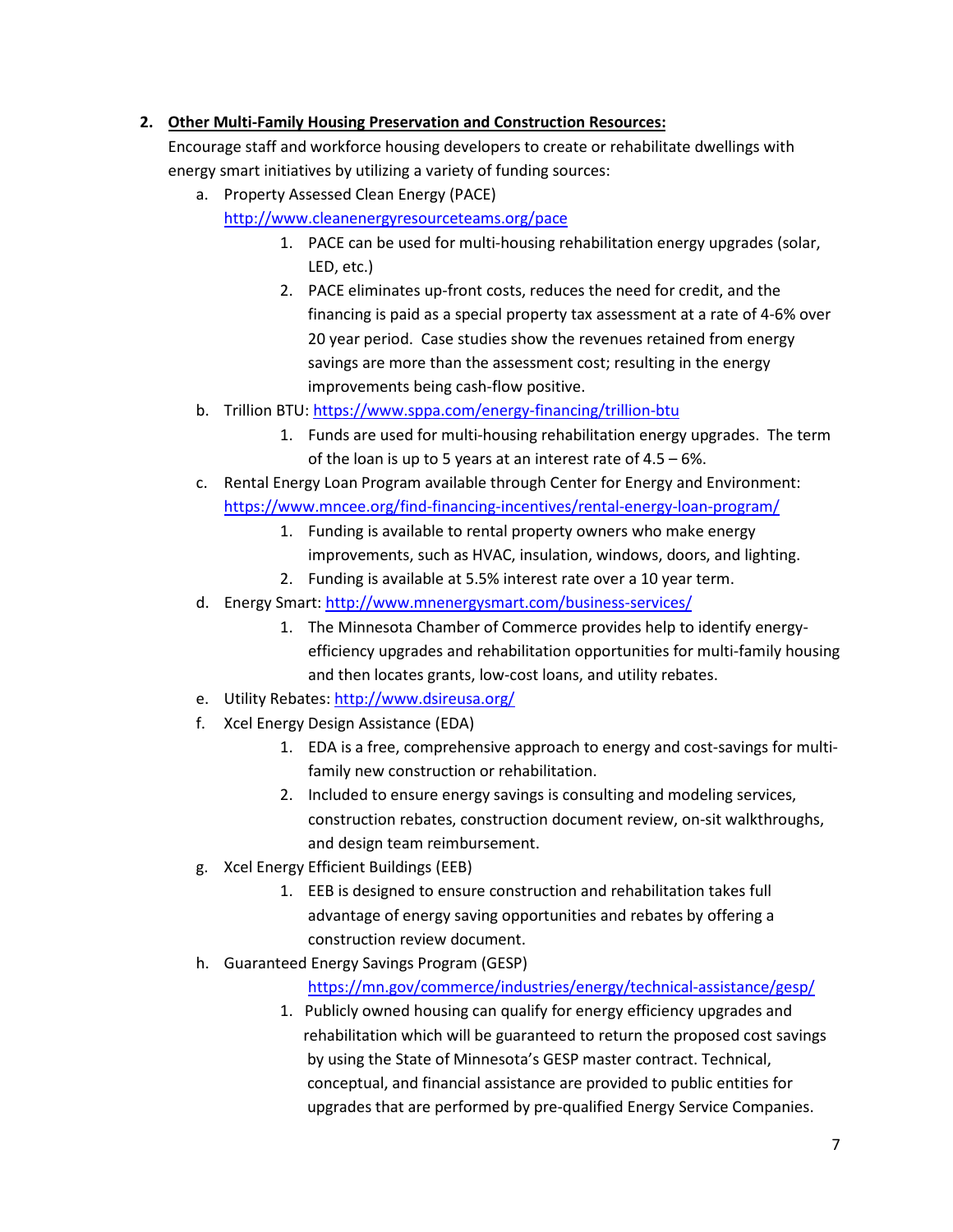- i. Xcel Energy Income Qualified Multi-Family Energy Savings Program
	- 1. Installation of LED light bulbs
	- 2. Appliance replacement and recycling
- j. [Federal Home Loan Bank of Des Moines](http://www.fhlbdm.com/affordable-housing-products/competitive-affordable-housing-program/)
	- 1. Rental Competitive Application
		- a. Funds are awarded a sponsor having a controlling interest in the project.
		- b. A maximum subsidy of \$750,000 for a project and up to \$40,000 per unit.
		- c. Funds can be used for new construction, acquisition-rehabilitation, rehabilitation, or rental preservation.
		- d. Funding is to serve households earning 80% of AMI or less, of which at least 20% of the households earn 50% of AMI or less.
		- e. Affordability must be maintained for 15 years.

## **3. State Multi-Family Housing Preservation and Construction Resources:**

- a. When applicable, encourage staff and workforce housing developers to apply fo[r State](http://www.mnhs.org/shpo/grants/mnhistoricstructurerehabilitationstatetaxcredit.php)  [Historic Tax Credits,](http://www.mnhs.org/shpo/grants/mnhistoricstructurerehabilitationstatetaxcredit.php) which equal 20% of qualified rehabilitation expenditures over a 27.5 year depreciation period. The use of Historic Tax Credits can be used with Low Income Housing Tax Credits, which do have income and rent restrictions.
- b. Encourage staff and workforce housing developers to apply for the highly competitive Low Income Housing Tax Credit [\(LIHTC\)](http://www.mnhousing.gov/wcs/Satellite?c=Page&cid=1358905254471&pagename=External%2FPage%2FEXTStandardLayout) to [Minnesota Housing Finance Agency](http://www.mnhousing.gov/wcs/Satellite?c=Page&pagename=External%2FPage%2FEXTHomeLayout&cid=1358904711497) to receive a 10-year reduction in tax liability. The purpose of LIHTCs is to leverage private capital and investor equity to support the development of new and rehabilitation of affordable rental housing.
	- 1. 4%: Applications are accepted throughout the year in conjunction with 50% or more of the eligible construction costs are financed with tax exempt bonds. Tax exempt bonds are limited.
	- 2. 9%: Applications are accepted only by Minnesota Housing Finance Agency through their annual RFP and Supplemental Round 2. The following are general dates based on past programing schedules: the RFP application will be available April 2018, Intent to Apply is due June 1, 2018, the full application is due June 15, 2018, and selections to be announced October 19, 2018. Round 2 application dates: Intent to apply is due January 17, 2019, the full application is due January 31, 2019, and selections to be announced April 26, 2019.
	- 3. Terms of 4% and 9% LIHTCH come with a commitment to ensure affordability for 35 – 40 years.
		- 3. Funds can be used for acquisition with rehabilitation or new construction of eligible rental housing. The project must reserve a minimum number of units that meet both HUD FRM and household income limits. (Appendix A, Table B).
			- a. 20/50 Test: A minimum of 20% of the residential units must be both rent restricted (FMR) and occupied by households whose income is at or below [50% HUD AMI.](https://www.huduser.gov/portal/datasets/il/il2017/2017sum_mtsp.odn) (Appendix A, Table A).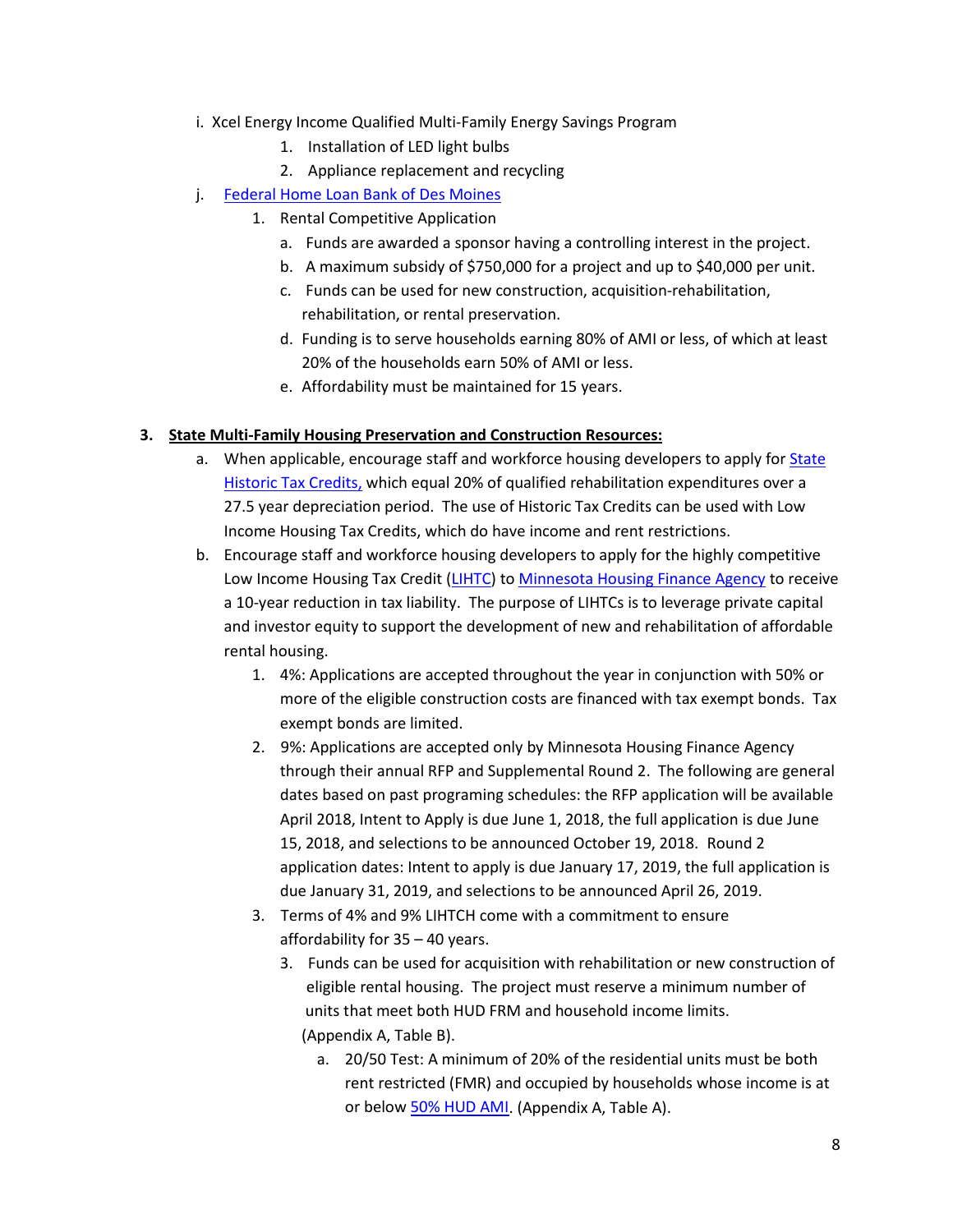- b. 40/60 Test: A minimum of 40% of the residential units must be both rent restricted (FMR) and occupied by households whose income is at or belo[w 60% HUD AMI.](https://www.huduser.gov/portal/datasets/il/il2017/2017sum_mtsp.odn) (Appendix A, Table A).
- c. Encourage staff and workforce housing developers to apply to Minnesota Housing Finance Agency for funding through the [Workforce Housing Development Program,](http://www.mnhousing.gov/wcs/Satellite?c=Page&cid=1503450639018&pagename=External%2FPage%2FEXTStandardLayout) whereas there are not income limits or rent restrictions. Awards are generally 25% or less of the total development costs and require matching funds of \$1 for every \$2 of grant funds. Matching funds can be provided by government, non-profits, and/or businesses, but not the developer.
- d. Minnesota Housing Finance Agency: **Impact Fund** 
	- 1. Funds are awarded to the City for multi-family construction, rehabilitation, and workforce housing activities to households earning 115% (Appendix A, Trable A) or less of AMI
	- 2. Acquisition, rehabilitation and resale of existing housing
	- 3. New Construction or demolition of existing structures with rebuild.
- e. Minnesota Housing: Economic Development and Housing Challenge [\(EDHC\)](http://www.mnhousing.gov/wcs/Satellite?blobcol=urldata&blobheadername1=Content-Type&blobheadername2=Content-Disposition&blobheadername3=MDT-Type&blobheadervalue1=application%2Fpdf&blobheadervalue2=attachment%3B+filename%3DMHFA_003718.pdf&blobheadervalue3=abinary%3B+charset%3DUTF-8&blobkey=id&blobtable=MungoBlobs&blobwhere=1361480830315&ssbinary=true) Program
	- 1. Funds are provided through a zero percent interest, 30 year deferred loan for the construction, acquisition, and rehabilitation of workforce housing serving households earning greater than 80% of AMI. Rents cannot exceed the Affordable to Local Workforce rent limits for a minimum of 15 years.
		- a.2017 Affordable to Local Workforce Rent Limits, for Economic Development Housing Challenge and Rental Rehabilitation Deferred Loan funds.

|  |  | Winona OBR 1BR 2BR 3BR 4BR 5BR |                                                          | <b>EXAMPLE 19 ST GBR</b> |
|--|--|--------------------------------|----------------------------------------------------------|--------------------------|
|  |  |                                | County \$758 \$811 \$974 \$1,125 \$1,255 \$1,385 \$1,514 |                          |

- f. Minnesota Housing: [HOME Investment Partnerships](http://www.mnhousing.gov/wcs/Satellite?blobcol=urldata&blobheadername1=Content-Type&blobheadername2=Content-Disposition&blobheadername3=MDT-Type&blobheadervalue1=application%2Fpdf&blobheadervalue2=attachment%3B+filename%3DMHFA_1041356.pdf&blobheadervalue3=abinary%3B+charset%3DUTF-8&blobkey=id&blobtable=MungoBlobs&blobwhere=1361480833264&ssbinary=true)
	- 1. Provides a zero percent interest, 30 year deferred loan for new construction, rehabilitation or acquisition and rehabilitation of federally funded multifamily housing serving households earning 50% or less of AMI.
- g. Minnesota Housing: Housing Trust Fund [\(HTF\)](http://www.mnhousing.gov/wcs/Satellite?blobcol=urldata&blobheadername1=Content-Type&blobheadername2=Content-Disposition&blobheadername3=MDT-Type&blobheadervalue1=application%2Fpdf&blobheadervalue2=attachment%3B+filename%3DMHFA_002031.pdf&blobheadervalue3=abinary%3B+charset%3DUTF-8&blobkey=id&blobtable=MungoBlobs&blobwhere=1361480832057&ssbinary=true), Housing Infrastructure Bonds, [& 501](http://www.mnhousing.gov/wcs/Satellite?blobcol=urldata&blobheadername1=Content-Type&blobheadername2=Content-Disposition&blobheadername3=MDT-Type&blobheadervalue1=application%2Fpdf&blobheadervalue2=attachment%3B+filename%3DMHFA_002031.pdf&blobheadervalue3=abinary%3B+charset%3DUTF-8&blobkey=id&blobtable=MungoBlobs&blobwhere=1361480832057&ssbinary=true)  [\(c\)\(3\) Bonds](http://www.mnhousing.gov/wcs/Satellite?blobcol=urldata&blobheadername1=Content-Type&blobheadername2=Content-Disposition&blobheadername3=MDT-Type&blobheadervalue1=application%2Fpdf&blobheadervalue2=attachment%3B+filename%3DMHFA_002031.pdf&blobheadervalue3=abinary%3B+charset%3DUTF-8&blobkey=id&blobtable=MungoBlobs&blobwhere=1361480832057&ssbinary=true)
	- 1. All three funding strategies can be used to finance the cost of construction, acquisition, preservation, and rehabilitation.
		- a. Funds are used to serve households earning 60% or less of AMI and funding priority is given to proposals serving households earning [30% or less of AMI.](https://www.huduser.gov/portal/datasets/il/il2017/2017summary.odn) (Appendix A, Table A).
		- b. HTF and HIF funds are issued as a zero percent interest deferred loan to be repaid at the end of a 30 year term.
		- c. 501 (c) (3) bonds proceeds loans are deferred and forgiven at the end of the 30 year term.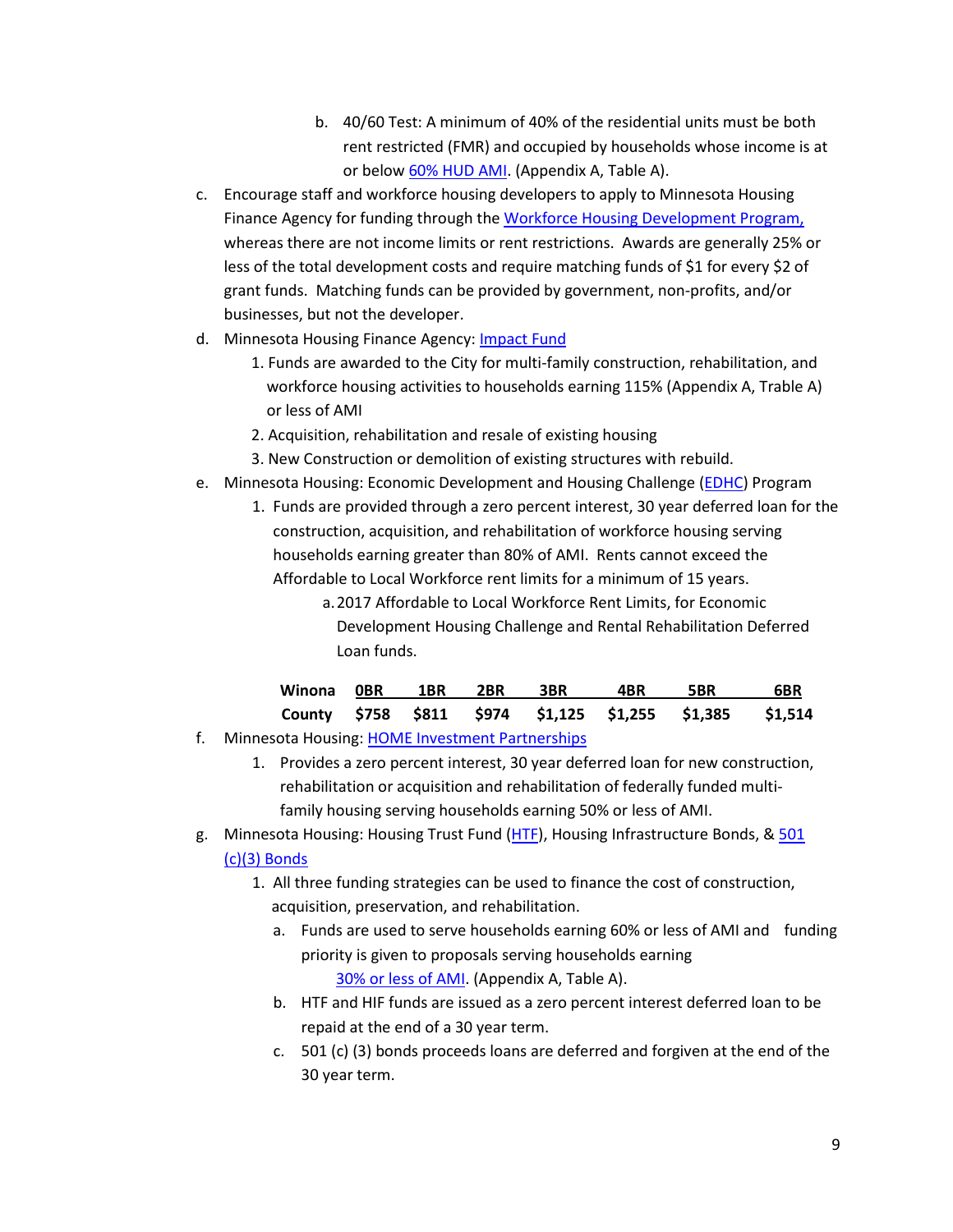- h. Minnesota Housing: Ending Long Term Homelessness Initiative Fund [\(FHPAP\)](http://www.mnhousing.gov/wcs/Satellite?c=Page&cid=1358905336155&pagename=External%2FPage%2FEXTStandardLayout)
	- 1. Funds established for direct assistance (rent, utilities, housing search, support services or other services/expenses) to households earning no more than 200% of federal poverty guidelines (Appendix, Table C). The goal of the program is to prevent homelessness, minimize number of days homeless, and to eliminate repeated episodes of homelessness.
- i. Minnesota Housing: Low and Moderate Income Rental [\(LMIR\)](http://www.mnhousing.gov/wcs/Satellite?blobcol=urldata&blobheadername1=Content-Type&blobheadername2=Content-Disposition&blobheadername3=MDT-Type&blobheadervalue1=application%2Fpdf&blobheadervalue2=attachment%3B+filename%3DMHFA_1016813.pdf&blobheadervalue3=abinary%3B+charset%3DUTF-8&blobkey=id&blobtable=MungoBlobs&blobwhere=1361480854644&ssbinary=true) Program
	- 1. First mortgage fixed rate amortizing debt for the construction or rehabilitation of multi-family complexes with 24 or more units, which serve low-to-moderate income households.
- j. Minnesota Housing: Preservation Affordable Rental Investment Program [\(PARIF\)](http://www.mnhousing.gov/wcs/Satellite?blobcol=urldata&blobheadername1=Content-Type&blobheadername2=Content-Disposition&blobheadername3=MDT-Type&blobheadervalue1=application%2Fpdf&blobheadervalue2=attachment%3B+filename%3DMHFA_006876.pdf&blobheadervalue3=abinary%3B+charset%3DUTF-8&blobkey=id&blobtable=MungoBlobs&blobwhere=1361480831970&ssbinary=true)
	- 1. Provides a zero percent interest, 30 year deferred loan payable at the end of the term.
	- 2. Funds are used for acquisition, rehabilitation and/or debt restructuring of federally assisted rental housing or supportive housing units serving households earning 80% or lower of statewide median income and income levels are not adjusted for family size, and the housing units are at risk of becoming market rate.
- k. Minnesota Housing: Rental Rehabilitation Deferred Loan Pilot Program [\(RRDL\)](http://www.mnhousing.gov/wcs/Satellite?blobcol=urldata&blobheadername1=Content-Type&blobheadername2=Content-Disposition&blobheadername3=MDT-Type&blobheadervalue1=application%2Fpdf&blobheadervalue2=attachment%3B+filename%3DMHFA_1029884.pdf&blobheadervalue3=abinary%3B+charset%3DUTF-8&blobkey=id&blobtable=MungoBlobs&blobwhere=1361480842273&ssbinary=true)
	- 1. Funds used for rehabilitation of rental dwellings (single family rentals, duplexes, larger rental housing) serving households earning \$62,000 or less annually.
	- 2. Provides funding up to \$300,000; at a rate of zero percent interest for a deferred loan term of 10 – 30 years.
	- 3. Large apartment units: up to \$25,000 per unit.
	- 4. Single family rental or duplex: up to \$35,000.
	- 5. 51% of floor space must be used for residential purposes.
	- 6. SEMMCHRA would be the administrator for PARIF funds.

### **4. Federal Multi-Family Housing Preservation and Construction Resources:**

- a. MN DEED: Small Cities Development Program [\(SCDP\)](https://mn.gov/deed/government/financial-assistance/community-funding/small-cities.jsp)
	- 1. Funds are granted to the City, which, in turn, lends funds for the purpose of rehabilitating rental housing stock serving households earning 80% or less of AMI (Appendix A, Table A). The maximum award for rental rehabilitation is \$600,000. The preliminary application is due in November, if the preliminary application is approved, the full application is due in February, and the award announcement will occur in June.

| Winona | <b>Efficiency 1BR</b> |       | 2BR  | 3BR   | 4BR     |
|--------|-----------------------|-------|------|-------|---------|
| County | \$453                 | \$537 | S714 | \$942 | \$1,047 |

b. When applicable, encourage staff and workforce housing developers to apply for [Federal Historic Tax Credits,](https://www.nps.gov/tps/tax-incentives.htm) which equal 20% of qualified rehabilitation expenditures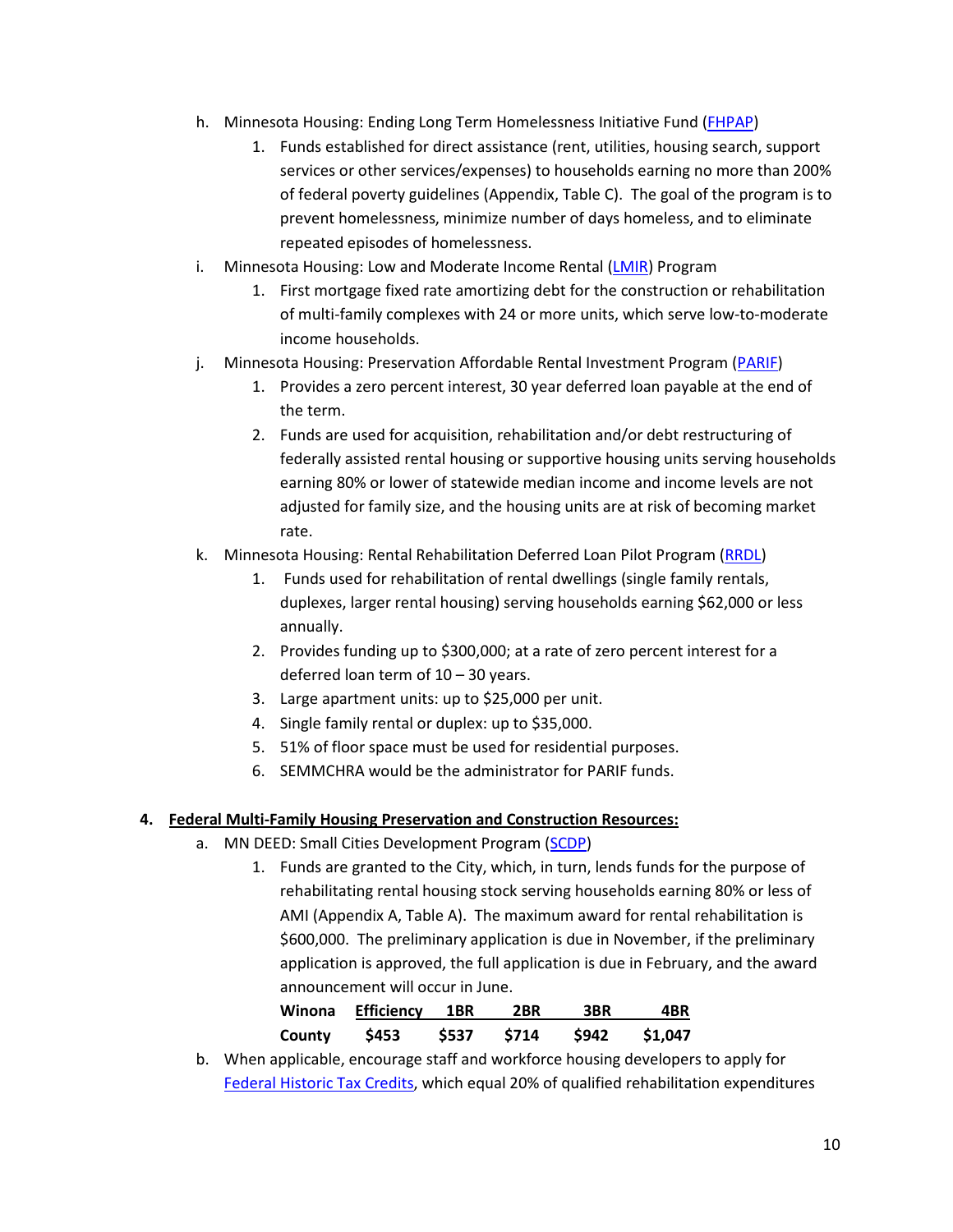over a 27.5 year depreciation period. The use of Historic Tax Credits can be used with Low Income Housing Tax Credits, which do have income restrictions.

- c. Federal New Market Tax Credits [\(NMTC\)](https://www.housingonline.com/Documents/Developing_For_Sale_and_Rental_Housing_Using_NMTCsa.pdf)
	- 1. New Market Tax Credits can be used for over a 7 year period yielding a 39% tax credit:
		- a. Mixed-Use Developments
			- 1. 20% or more of the revenue generated from the building has to come from commercial sources or less than 80% of generated revenue can come from rental housing.
		- b. Residential Rental Property
			- 1. Typically, NMTCs are used in an approved low-income census tracts as defined by U.S. Census data as 20% of households are in poverty or where the median family income does not exceed 80% of AMI (Appendix A, Table A).
				- a. Competitive application process
				- b. Typically, NMTCs are used in approved low-income communities as defined by U.S. Census data.
				- c. Better suited for phased projects
				- d. Where sale proceeds can be recycled into subsequent phase development.
- d. Federal Home Loan Mortgage Corp (Freddie Mac) [Small Balance Loan](http://www.freddiemac.com/multifamily/product/sbl.html)
	- 1. For mixed-use developments. SBL is designed to provide approval of commercial loans for projects with up to 40% of their income or up to 40% of their space. SBL does not provide financing for construction, but SBL makes local banks more likely to provide the construction financing for mixed-use projects.
	- 2. SBL is an additional funding source to promote infill housing. Ideal areas in Winona would be zoning districts: mixed-use downtown core (MU-DC), mixeduse downtown fringe, and the newly created mixed-use neighborhood districts.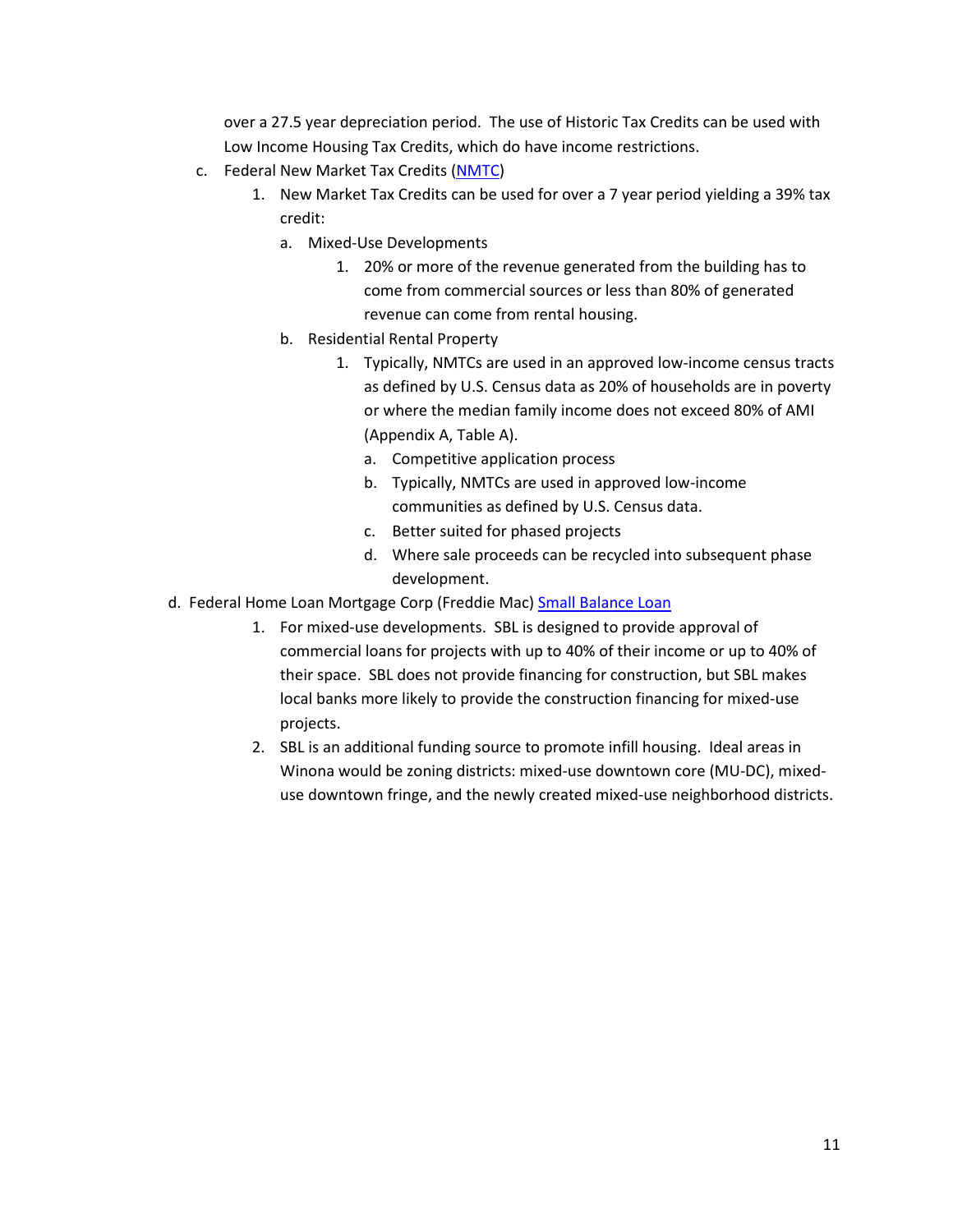**Section 2: Owner Occupied Rehabilitation:** To preserve the integrity and character of housing by maintaining the current stock of workforce housing to ensure our heritage-rich neighborhoods remain attractive and viable for families.

# **1. Local Owner Occupied Rehabilitation Resources:**

- a. Encourage staff collaborate and layer City resources with SEMCAC, Habitat for Humanity Winona-Fillmore Counties, the Department of Corrections, and Minnesota State College Southeast to help provide workforce housing to the community.
- b. Allocate funding from Local Government Aid (LGA), existing General Funds, or levy funds to leverage private funding into a newly created funding source to sustain workforce housing initiatives, which will create jobs in the construction industry, allow homeowners to maintain a safe and decent dwelling, and benefit the neighborhood.
- c. Inform citizens of low interest loans and grants that support owner-occupied housing rehabilitation.
- d. Encourage staff to explore, identify, and apply for state, federal, private funding sources and to work with local organizations to support the workforce housing initiatives.
- e. Encourage staff, citizens, organizations, and businesses to create Neighborhood Adopt-a-Block committees to identify and help owner-occupied properties in need.
- f. Encourage staff to collaborate with Winona County staff and other local organization(s) to develop tax-forfeited lands into affordable housing, where appropriate.

# **2. State Owner Occupied Rehabilitation Resources:**

- a. Minnesota Housing Finance Agency: [Impact Fund](http://www.mnhousing.gov/wcs/Satellite?c=Page&cid=1358906164357&pagename=External%2FPage%2FEXTStandardLayout)
	- 1. Funds are awarded to the City for single-family, owner-occupied affordable and workforce housing activities to households earning 115% or less of AMI (Appendix A, Table A)
	- 2. Acquisition, rehabilitation and resale of existing housing
	- 3. Owner-occupied rehabilitation
	- 4. New Construction, including demolition or removal of existing structures with rebuild
- b. Minnesota Housing Fix-Up Program:
	- 1. Minnesota Housing provides funds to local lenders to provide home improvement funds with longer repayment terms, and lowering monthly payments.

# **3. Federal Owner Occupied Rehabilitation Resources:**

- a. MN DEED: Small Cities Development Program [\(SCDP\)](http://www.semcac.org/)
	- 1. Funds are granted to the City, which, in turn, lends funds for the purpose of rehabilitating owner-occupied housing stock serving households earning 80% or less of AMI (Appendix A, Table A). The maximum award for owner-occupied rehabilitation is \$600,000. The preliminary application is due in November, if the preliminary application is approved, the full application is due in February, and the award announcement will occur in June.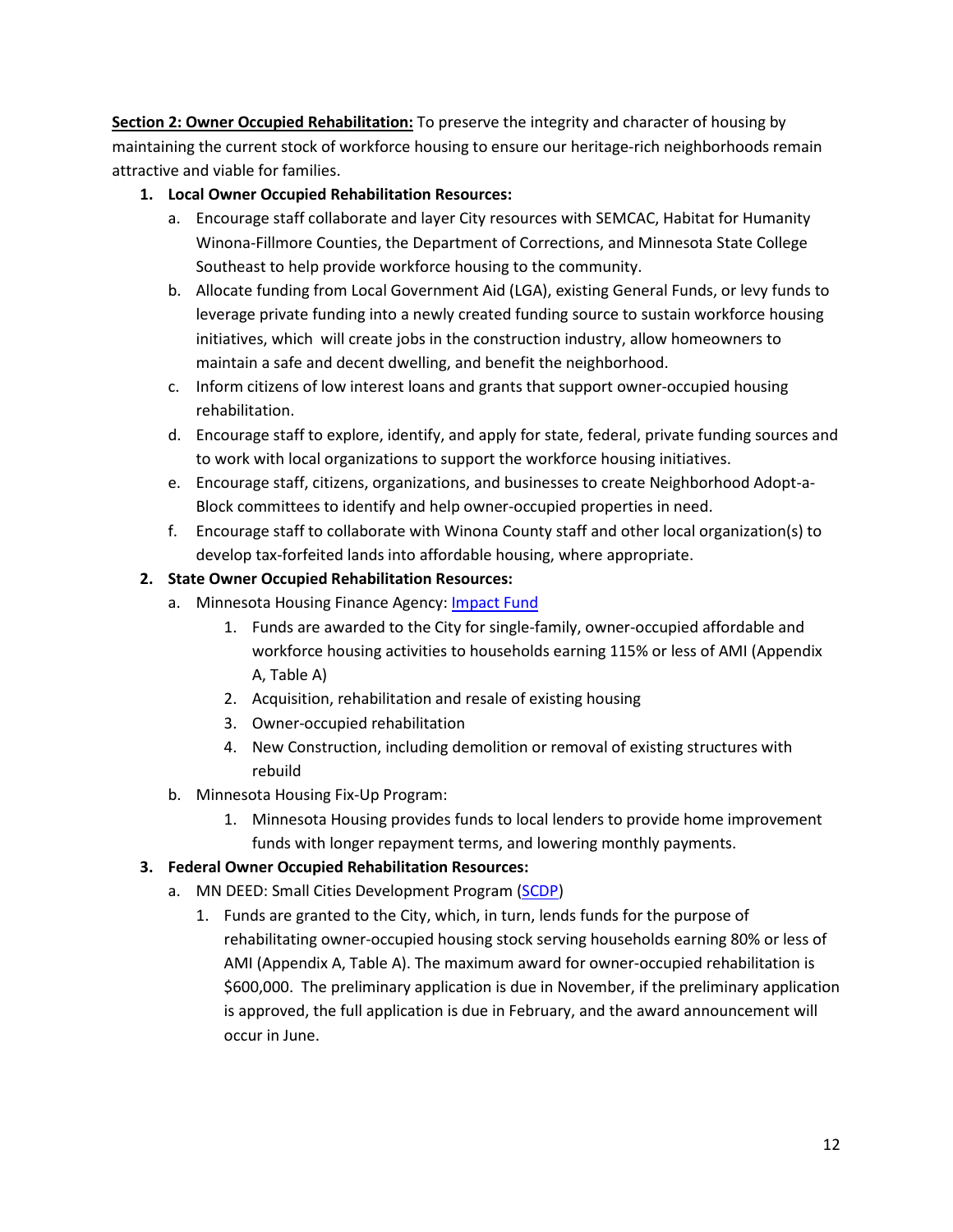## **4. Other Owner Occupied Rehabilitation Resources:**

- a. Habitat for Humanity Winona and Fillmore Counties
	- 1. A Brush With Kindnes[s \(ABWK\)](http://habitatwinona.org/a-brush-with-kindness/)
		- b. Exterior maintenance for low to moderate income homeowners.
- b. [SEMCAC](http://www.semcac.org/)
	- 1. Weatherization Assistance Program
		- a. Exterior wall and attic insulation
		- b. Air infiltration and bypass sealing
		- c. Repair or Replacement of mechanicals
	- 2. Community Fix-Up Fund Loan Program
		- a. \$2000-\$15,000 loans are available to homeowners to improve or preserve their home.
	- 3. Rehab Loan Program
		- a. Provides a 15 year forgivable loan to homeowners for make plumbing, electrical, roofing, heating, accessibility and energy improvements.

## c. [Otto Bremer Trust](http://ottobremer.org/social-return/#How-To-Apply)

- 1. Grant funding is prioritized to organizations who beneficiaries reside in Bremer Bank communities
- d. Greater Minnesota Housing Fund [\(GMHF\)](http://gmhf.com/)
- e. Xcel Energy Residential Programs, Rebates, and Energy Audits
- f. Xcel Energy Income Qualified Home Energy Savings Program
	- 1. Energy savings advice to lower energy bills
	- 2. Weatherization:
		- a. Wall and attic insulation
		- b. Air sealing
	- 3. Appliance replacement and recycling of:
		- a. Natural gas furnace or water heater
		- b. Refrigerator, freezer, or window/wall air conditioner
- g. [Federal Home Loan Bank of Des Moines](http://www.fhlbdm.com/)
	- 1. Owner-Occupied Rehabilitation-Competitive Application
		- a. Funds are awarded to the City and are used to financially assist owner-occupied rehabilitation to households earning 80% or less of AMI and maintain affordability for a period of no less than five years.
		- b. Applications dedicating funds to 20% of the rehabilitation activities to households earning 60% or less of AMI are given priority.
		- c. A maximum subsidy of \$750,000 for a project and up to \$40,000 per unit.
		- d. This program encourages partnerships between financial institutions and housing providers to secure funds the purchase, construction or rehabilitation of affordable homeownership or rental housing.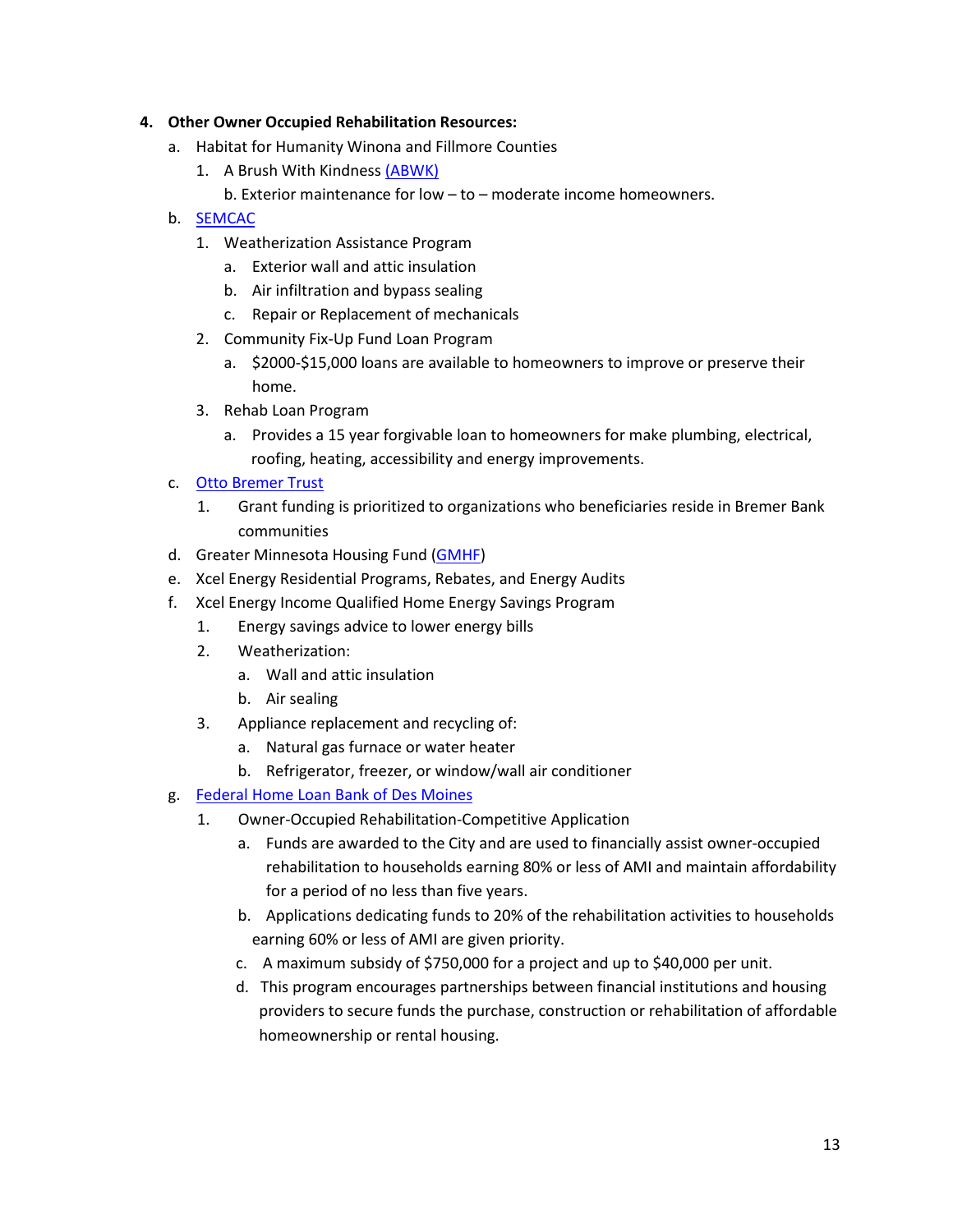## **Section 3: Single Family Home Construction**

# **1. Local Single Family Home Construction Resources**

- a. Reduce set-back requirements to provide more land to be developed, allowing for density bonuses to developers partnering with the City to construct workforce housing and who provide a commitment to preserve affordability for a negotiable term.
- b. Encourage staff to collaborate with the local school district to convert vacant district buildings, if buildings are available, into single family housing to then communicate the building plan to the public.
- c. Encourage staff to collaborate with the political subdivisions within the PMA to attract single family developers to create the housing needed to fulfill the demand levels stated within the housing study.
- d. Encourage staff to work with local businesses to establish and maintain an Employer Assisted Housing [\(EAH\)](http://gmhf.com/about/programs/employer-assisted-housing/) program.
	- 1. Direct payment to the employee or lending institution for down payment and/or closing costs.
	- 2. Use as an employee recruiting/retention tool.
	- 3. Donate land to a developer who will guarantee availability and affordability to the employer's workforce.
- e. Allocate funding from Local Government Aid (LGA), existing general funds, and/or levy funds to establish a funding source to leverage federal, state, and private funding in order to sustain workforce housing initiatives. These initiatives would create jobs in the construction industry, preserve existing single family workforce housing stock, and aid in the development of new workforce housing, which would allow employees to live in the community they work in, and benefit the community as a whole. A commitment to maintain affordability will be determine on a project-by-project basis.
- f. Establish a pool of funds from private business to leverage grant funding.
- g. Waive or reduce building permit fees, land use fees, financial fees park dedication fees, water and sewer connection fees, etc. for workforce housing developments with the commitment to preserve affordability for a negotiable term.
- h. When annexation is occurring, where appropriate, allow for zoning changes for single family and mixed-used developments.
- i. Where appropriate, encourage staff to examine parcels currently zoned industrial/manufacturing and explore opportunities for other uses, including single family housing when developing the next Comprehensive Plan.
- j. Encourage staff to collaborate with Winona County staff and other local organizations, such as Habitat for Humanity and Minnesota State College Southeast to develop taxforfeited lands into affordable housing.
- k. [Community Land Trust](http://www.mncltc.org/) (CLT)
	- 1. Homebuyers purchase only the house and enter into a long term agreement with the CLT to lease the land, making the real estate transaction more affordable. CLT homes are sold to families with limited incomes. These homes cost less than market rate homes because CLT homebuyers purchase only the house and enter into a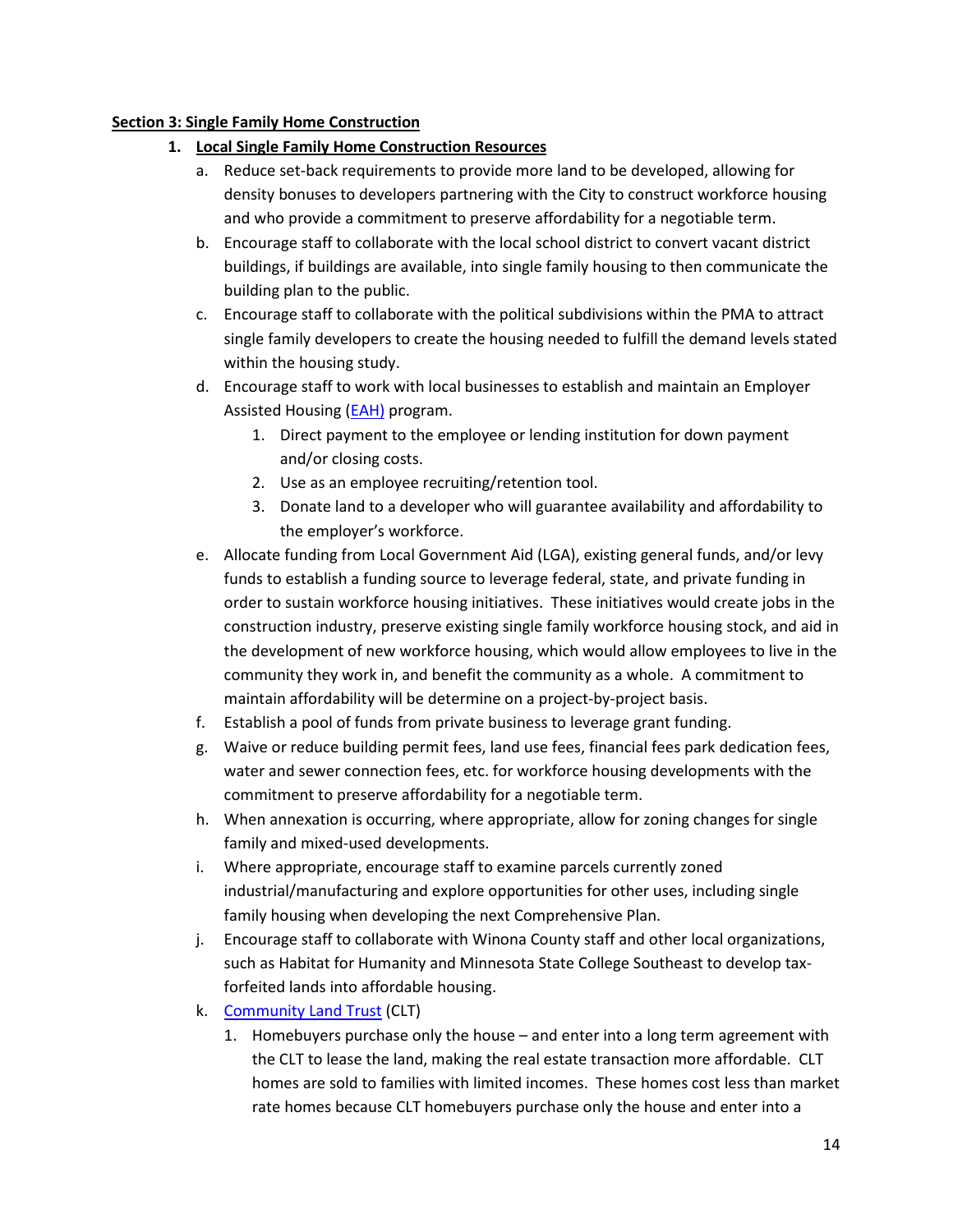long-term agreement – a 99-year ground lease – with the CLT for the use of the land. When a family decides to sell a CLT home, they sell only the house to another family with a limited income for the price that is determined by the resale formula in the ground lease. The home stays affordable for future generations.

- l. Provide tax abatement as a gap funding source to developers of workforce housing who make the commitment to preserve affordability for a negotiable term in order to be considered for tax abatement. The duration of tax abatement varies by approval of the governing boards of: the City, County, and School District.
	- 1. Approval by all 3 entities would allow for a period of 15 years;
	- 2. Approval by 1 or 2 would allow for a period of 20 years;
	- 3. If term is silent within the resolution the period of tax abatement would allow 8 years.

# **2. Other Single Family Home Construction Resources**

- a. Federal Home Loan Bank of Des Moines
	- 1. [Affordable Housing Program-](http://www.fhlbdm.com/affordable-housing-products/)Competitive application
		- a. Funds are awarded for acquisition/rehabilitation for resale and for new construction for resale for households earning 80% or less of AMI (Appendix A, Table A).
		- b. Homeownership projects where at least 20% of the households are at or below 60% of AMI (Appendix A, Table A) are given priority.
		- c. A maximum subsidy of \$750,000 for a project and up to \$40,000 per unit.
		- d. This program encourages partnerships between financial institutions and housing providers to secure funds the purchase, construction or rehabilitation of affordable homeownership or rental housing.
	- 2. [Home\\$tart and Home\\$tart Plus](http://www.fhlbdm.com/affordable-housing-products/down-payment-products/hometart-and-hometart-plus/)
		- a. Member lenders may provide funds to households earning 80% or less of AMI (Appendix A, Table A) in amounts up to \$7,500 for Home\$tart or \$15,000 for Home\$tart Plus.
- b. Xcel Energy: Efficient New Home Construction
	- 1. Incentives to builders to build homes exceeding energy code and baseline requirements by at least 10%.
	- 2. Rebates range from \$500 \$2000

# **3. State Single Family Home Construction Resources**

- a. Minnesota Housing
	- 1. [Impact Fund](http://www.mnhousing.gov/wcs/Satellite?c=Page&cid=1358906164357&pagename=External%2FPage%2FEXTStandardLayout)
		- a. Funds are awarded to the City for single-family home construction and workforce housing activities to households earning 115% or less of AMI (Appendix A, Table A).
		- b. New Construction, including demolition or removal of existing structures with rebuild.